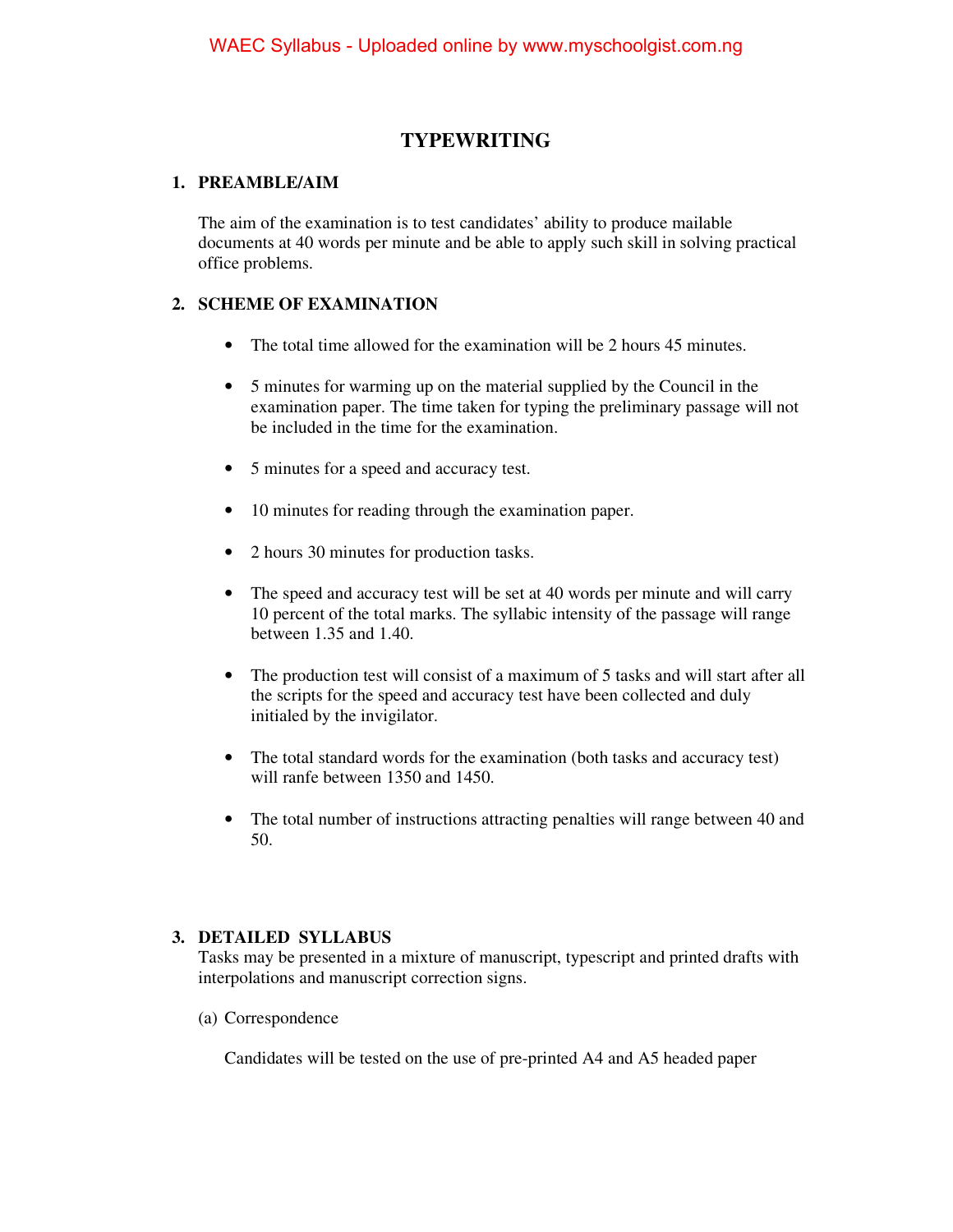#### WAEC Syllabus - Uploaded online by www.myschoolgist.com.ng

 Letters and memoranda with insets, continuation sheets, subject headings, enclosures, attention lines, including private, personal, confidential and indicating distribution of carbon copies. Form letters, circular letters with or without tear-off portions; envelope addressing; envelope with special marks.

(b) Manuscript

Manuscript with or without inset matter.

- (c) Display work
	- (i) Headings Main, sub-heading, shoulder, paragraph and marginal/side heading.
	- (ii) Paragraphing Blocked, indented and hanging paragraphs.
	- (iii) Paragraph numbering Arabic, Roman, decimal and alphabetical.
	- (iv) Display Work Menu, advertisement, and itineraries.
	- (v) Meetings and report Notice of meetings (with or without agenda). Chairman's agenda, Minutes and reports.
	- (vi) Business Forms, Cards etc. Completion of pre-printed forms: Application and personal records forms, invoices, order forms, delivery note, advise note, invitation cards and postcards.
	- (vii) Tabulation

Tabulation with ruling, with or without leader dots, chronological and alphabetical arrangements.

- (viii) Literary Work Short plays, poems and articles. Footnotes.
- (ix) Financial Statement Simple statement of accounts

#### **5. SUGGESTED READING LIST**

| <b>AUTHOR</b>            | TITI E                                            | <b>PUBLISHER</b> |
|--------------------------|---------------------------------------------------|------------------|
| Iris Kerry               | <b>Typewriting For Senior</b><br>Secondary School | Longman          |
| Paul Bailey And Emmanuel | <b>Typing For West Africa</b>                     | Macmillan        |